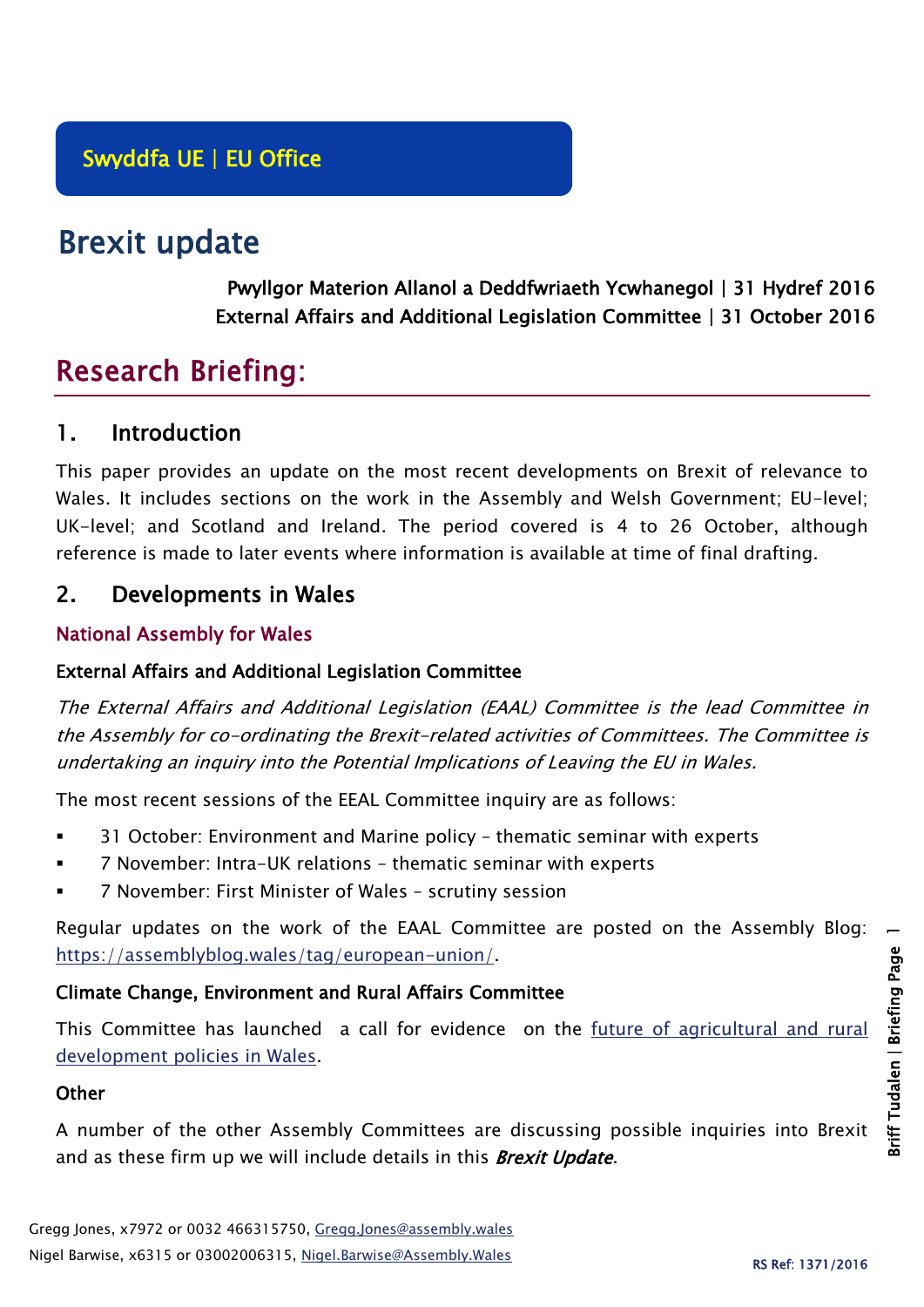### Plenary debates

- 4 October: [urgent Question to the First Minister on the EU Law Repeal Bill.](http://www.assembly.wales/en/bus-home/pages/rop.aspx?meetingid=3994&assembly=5&c=Record%20of%20Proceedings#427361)
- 5 October: [debate on the Rural Economy](http://www.assembly.wales/en/bus-home/pages/rop.aspx?meetingid=3995&assembly=5&c=Record%20of%20Proceedings#428810) with a motion passed in support of Rural Development funding until 2023, the single market and migrant workers.
- 11 October: Cabinet Secretary for Finance and Local Government, Mark Drakeford, gave an [update on the European structural fund programmes.](http://www.assembly.wales/en/bus-home/pages/rop.aspx?meetingid=3996&assembly=5&c=Record%20of%20Proceedings#432005)
- 12 October: short debate: [Common Cause: Women, Wales and the Commonwealth](http://www.assembly.wales/en/bus-home/pages/rop.aspx?meetingid=3997&assembly=5&c=Record%20of%20Proceedings#430635)—the [Role of Commonwealth Women Parliamentarians in the Post-Brexit Era.](http://www.assembly.wales/en/bus-home/pages/rop.aspx?meetingid=3997&assembly=5&c=Record%20of%20Proceedings#430635)

### Welsh Government

The First Minister has welcomed the structural funds announcement from the UK Government, that [the Treasury will provide a full lifetime guarantee for all structural and](http://gov.wales/newsroom/firstminister/2016/58646153/?lang=en)  [investment projects](http://gov.wales/newsroom/firstminister/2016/58646153/?lang=en) approved before the UK leaves the EU. (4 October)

Education Secretary Kirsty Williams announced on 11 October that [EU students applying for a](http://gov.wales/newsroom/educationandskills/2016/eu-student-funding-guarantee-for-welsh-universities-extended/?lang=en)  [place at Welsh universities in 2017-18](http://gov.wales/newsroom/educationandskills/2016/eu-student-funding-guarantee-for-welsh-universities-extended/?lang=en) will be eligible for loans and grants.

On 14 October a joint statement was published by [the First Minister and Welsh charities on](http://gov.wales/newsroom/firstminister/2016/58670025/?lang=en)  [child refugees.](http://gov.wales/newsroom/firstminister/2016/58670025/?lang=en)

On 18 October [the First Minister and the Cabinet Secretary for Finance met David Davis,](http://gov.wales/newsroom/firstminister/2016/161018sosexeu/?lang=en) the Secretary of State for Exiting the European Union.

#### Other EU-related news

[An extra £850,000 of EU funding to help drive Wales' engineering sector forward](http://gov.wales/newsroom/finance1/2016/58663154/?lang=en) was announced by Finance Secretary Mark Drakeford on 8 October.

On 14 October it was announced that [Carmarthen Ham](http://gov.wales/newsroom/environmentandcountryside/2016/161014-crackling-result-for-iconic-welsh-product/?lang=en) has been awarded European Union Protected Food Name (EUPFN) status.

A £13.5m EU-supported scheme bringing together academics, clinicians and businesses to pioneer [research into cutting-edge technologies](http://gov.wales/newsroom/finance1/2016/58680415/?lang=en) was announced by Finance Secretary Mark Drakeford on 20 October.

## Welsh stakeholders

- 7 October: The Farmers' Union of Wales has expressed [concern about uncertainties](http://fuw.org.uk/fuw-demands-considered-transition/) around support for agriculture in the years leading up to Brexit and beyond.
- 10 October: Report on the Institute for Welsh Affairs' event [Brexit-What will it mean for](http://www.iwa.wales/wp-content/uploads/2016/10/BREXITdebate.pdf)  [Wales to leave the EU?](http://www.iwa.wales/wp-content/uploads/2016/10/BREXITdebate.pdf)
- 19 October: The Countryside Landowners Association asked Welsh MPs to ensure that the distinct needs of farms and rural businesses in [Wales are not overlooked as the UK](http://www.cla.org.uk/your-area/wales/cla-cymru-news/politicians-discuss-future-rural-wales-post-brexit)  [prepares for Brexit.](http://www.cla.org.uk/your-area/wales/cla-cymru-news/politicians-discuss-future-rural-wales-post-brexit)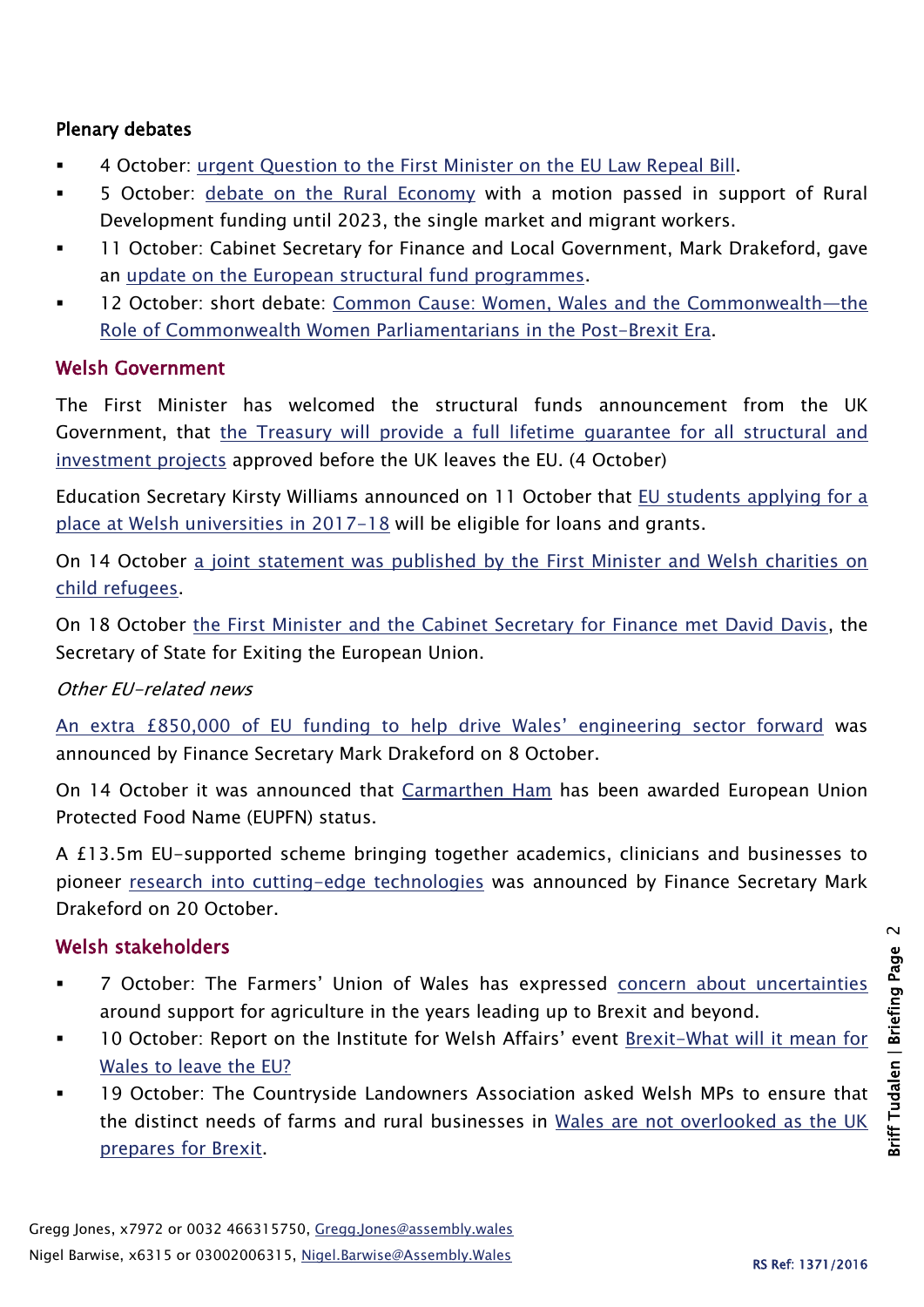# 3. EU level developments

# European Council

Prime Minister Theresa May attended her first European Council on 20-21 October in Brussels. Whilst Brexit was not formally on the agenda it featured prominently in the media coverage of the session with comments by different Heads of State/Government on Brexit, including the UK the Prime Minister. At [a press conference](https://www.gov.uk/government/speeches/european-council-october-2016-prime-ministers-press-statement) on 21 October, following the conclusion of the Summit, Theresa May stated:

It has been an opportunity to talk to all 27 leaders about the UK's departure from the EU. To make clear that Britain will continue to play a full and active role inside the EU until we leave. And to also make clear that Britain will be a confident, outward-looking country, enthusiastic about co-operating with our European friends and allies, after we leave.

European Council President Donald Tusk [commenting](http://www.consilium.europa.eu/en/press/press-releases/2016/10/20-tusk-remarks-press-conference/) Brexit after the first day said:

Finally, let me say that we were glad to welcome Prime Minister May to her first European Council. Prime Minister May confirmed that the UK will invoke Article 50 before the end of March next year. There will be no negotiations until Article 50 is triggered by the UK so we didn't discuss Brexit tonight. However, the basic principles and rules, namely the Single Market and indivisibility of the four freedoms, will remain our firm stance.

This follows a statement by President Tusk at the [European Policy Centre](http://www.consilium.europa.eu/en/press/press-releases/2016/10/13-tusk-speech-epc/) on 13 October that the choice facing the UK was between a 'hard' Brexit and no Brexit at all, in response to Prime Minister Theresa May's speech at the Conservative Party Conference, which he read as ruling out a 'soft' Brexit.

## CETA – Canadian EU Free Trade Agreement

The EU Summit was somewhat overshadowed by events surrounding the ratification of CETA. The Federation of Wallonia-Brussels Parliament had in recent weeks voted to block CETA, and despite emergency talks no agreement was reached between the Canadians, Commission and the Belgian regional parliament. In July European Commission President Juncker had agreed that CETA would be subject to ratification by national parliaments (as well as at EU level by the Council and Parliament). In Belgium this means ratification is required by all the 'regional' parliaments, hence the impasse with the Wallonia-Brussels Parliament refusing to ratify the treaty. At time of writing a deal has still not been reached to break the deadlock.

# European Commission

On 12 October Michel Barnier, Head of the UK Taskforce in the European Commission, visited Ireland for meetings with the Taoiseach Enda Kenny and senior officials in the Department of Taoiseach for talks on Wednesday to discuss Brexit. This trip follows similar visits to France, Germany, the Netherlands and Romania since he was appointed on 1 October.

 $\sim$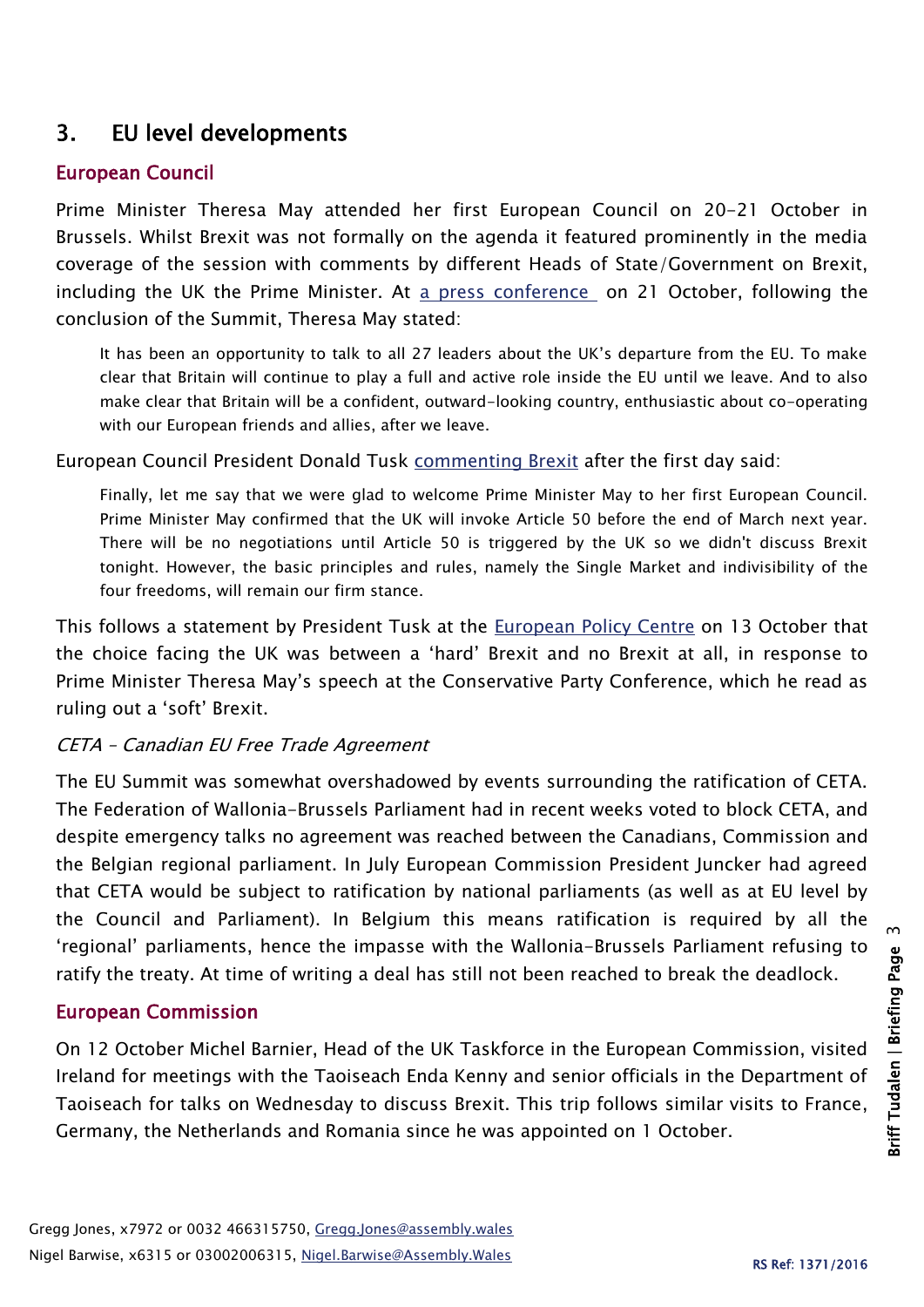[The European Commission has imposed anti-dumping duties on Chinese steel products](http://europa.eu/rapid/press-release_IP-16-3328_en.htm) duties ranging between 65.1% and 73.7% for heavy plates and 13.2% and 22.6% for hotrolled steel.

## European Parliament

- 4 October: European Parliament agreed to the ratification, by the EU, of the UNFCCC [Paris Agreement on fighting climate change,](http://www.europarl.europa.eu/news/en/news-room/20160930IPR44535/meps%E2%80%99-green-light-for-paris-climate-agreement-to-trigger-its-entry-into-force) which allows the agreement to enter into force.
- 21 October: Interview with Jens Geier, the MEP who will negotiate on behalf of the Parliament regarding the bulk of the EU's budget for 2017 ["We have to deal with the](http://www.europarl.europa.eu/news/en/news-room/20161014STO47383/eu-budget-we-have-to-deal-with-the-problem-caused-by-brexit)  [problem caused by Brexit"](http://www.europarl.europa.eu/news/en/news-room/20161014STO47383/eu-budget-we-have-to-deal-with-the-problem-caused-by-brexit).

### Other: EU media

- [Britain thwarts EU hopes of tougher trade stance on China](http://www.politico.eu/pro/britain-thwarts-eu-hopes-tougher-trade-stance-china-jean-claude-juncker/) Jean-Claude Juncker wants EU to switch to higher, US-level tariffs. (Politico, 20 October)
- 17 October: [European steel industry](http://www.eurofer.eu/News%26Events/Press%20releases/OPEN%20LETTER%2058%20European%20steel%20industry%20.fhtml) CEOs wrote to EU Heads of State and Government about tariffs.
- [Forget Brussels, Brexit's toughest battleground is the WTO](file:///C:/Users/jonesg6/AppData/Local/Microsoft/Windows/Temporary%20Internet%20Files/Content.Outlook/STA5GEAG/overall,%20Britain’s%20trade%20terms%20depend%20on%20so%20many%20factors%20outside%20London’s%20control%20that%20they%20are%20impossible%20to%20steer%20from%20Westminster) article in Politico pointing to the complexity of the UK's move from member state of the EU to independent member of the World Trade Organisation. Politico says that "overall, Britain's trade terms depend on so many factors outside London's control that they are impossible to steer from Westminster".
- Reuters round-up of [European reaction to Theresa May setting a date](http://www.reuters.com/article/us-britain-eu-europeans-idUSKCN12A0EX?feedType=RSS&feedName=topNews&utm_source=twitter&utm_medium=Social) for starting negotiations to leave the EU. (10 October)
- [Walloon revolt against Canada deal torpedoes EU trade policy](http://www.politico.eu/article/belgian-regional-government-set-to-block-eu-canada-trade-deal/) Regional Belgian parliament delivers potentially fatal blow to EU trade agenda and sets a worrying precedent for UK talks. (Politico, 14 October)
- [Why we lost the Brexit vote](http://www.politico.eu/article/why-we-lost-the-brexit-vote-former-uk-prime-minister-david-cameron/) by Daniel Korski, deputy director of the policy unit in David Cameron's government (Politico, 20 October)
- [The man who brought you Brexit](https://www.theguardian.com/politics/2016/sep/29/daniel-hannan-the-man-who-brought-you-brexit) (The long read, Guardian, 29 September)

# 4. UK level developments

#### UK Government

The Prime Minister continued her round of meetings with Heads of State and Government f EU Member States:

- On 10 October Prime Minister May met [Dutch Prime Minister Mark Rutte](http://www.politico.eu/article/the-netherlands-mark-rutte-tries-to-keep-a-lid-on-nexit-brexit-eu-jan-roos-geert-wilders/) in The Hague, and [Danish Prime Minister Lars Løkke Rasmussen](https://www.gov.uk/government/speeches/pm-statement-in-copenhagen-10-october-2016) in Copenhagen.
- On 11 October she met [Croatian President Kolinda Grabar-Kitarovi](https://www.gov.uk/government/news/pm-meeting-with-president-kolinda-grabar-kitarovic-11-october-2016)ć in London.
- On 13 October She met [Spanish Prime Minister Mariano Rajoy](https://www.gov.uk/government/news/pm-meeting-with-prime-minister-rajoy-of-spain-13-october-2016) in Madrid.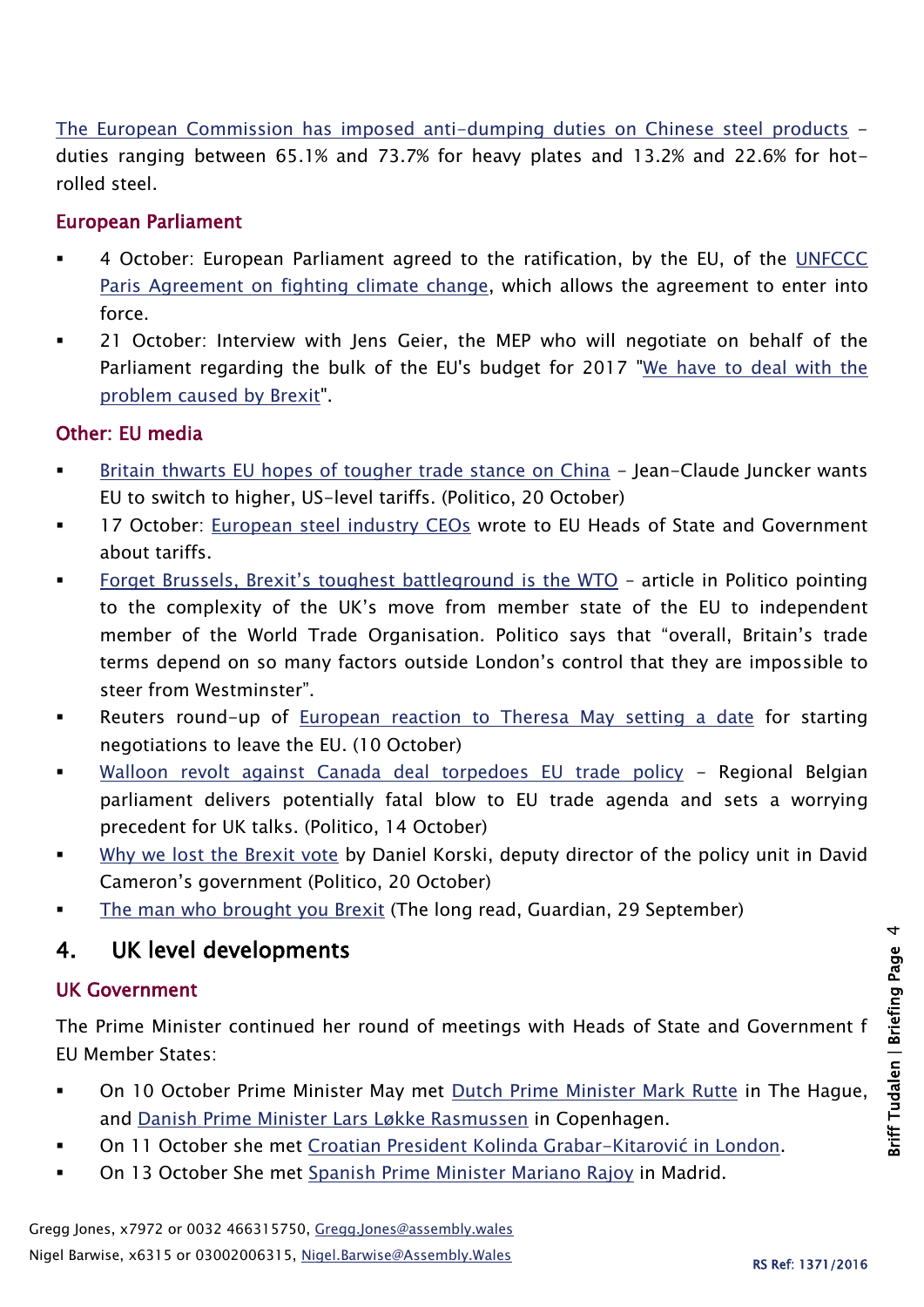Jo Johnson MP, Minister of State for Universities, Science, Research and Innovation, announced on 11 October that EU [students applying for university places in 2017-18](https://www.gov.uk/government/news/funding-support-for-eu-students) will still have access to student funding support. Their migration status will be discussed during the Brexit negotiations.

#### Joint Ministerial Committee

A plenary meeting of the Joint Ministerial Committee was held on 24 October at Downing Street. This meeting, chaired by the Prime Minister, brings together the First Ministers of the Devolved Administrations (including Carwyn Jones First Minister of Wales) plus the Deputy First Minister for Northern Ireland, and the UK Government to discuss matters affecting devolved relations. The Cabinet Secretary for Finance and Local Government, Mark Drakeford AM, also attended the meeting, as did the Scottish Government's Brexit Minister Michael Russell.

The meeting focused on Brexit and the role of Devolved Administrations (DAs) in the formal negotiations on Brexit, with the Prime Minister stating her intention to offer the DAs a direct line to the UK Government during the Brexit negotiations. The First Minister Carwyn Jones issued a [statement](http://gov.wales/newsroom/firstminister/2016/161024jmc/?lang=en) following the meeting which highlighted continued 'uncertainty' regarding the detail of the UK position, and noted that the he had argued for unfettered access to the Single Market at the meeting. He also noted that the UK Government had 'conceded' to the demands of the devolved administrations to 'meet more frequently' and to have a 'meaningful role' in the Brexit negotiations.

Scotland First Minister Nicola Sturgeon also made a [statement](https://firstminister.gov.scot/joint-ministerial-committee-on-eu-referendum/) following the meeting, describing it as a "long overdue meeting but unfortunately it was, in large parts, hugely frustrating". She gave a bit more detail on substance of the discussions noting:

As a first step we agreed that there must be a detailed work programme developed ahead of the first meeting of the sub-committee. Crucially we agreed that this must be integrated with the wider process so that the devolved administrations can influence key Cabinet Sub-Committee decisions. We also agreed that there will be a further meeting of heads of government in the New Year.

A [joint statement](https://www.executiveoffice-ni.gov.uk/news/foster-and-mcguinness-comment-following-joint-ministerial-committee-meeting) was also published by the Northern Ireland Executive, whilst the Prime Minister also issued a [statement](https://www.gov.uk/government/news/joint-ministerial-committee-24-october-2016-statement) describing the meeting as 'constructive', that 'working together' the nations of the UK will make a success of Brexit and noting that:

…the country is facing a negotiation of tremendous importance and it is imperative that the devolved administrations play their part in making it work

During the summer the UK Government announced that a new Joint Ministerial Committee (JMC) for Exiting the EU was to be established and to be chaired by Secretary of State for Exiting the EU David Davis MP. This has not yet met, although we understand a meeting is expected during late autumn (likely November), the details are still to be confirmed. The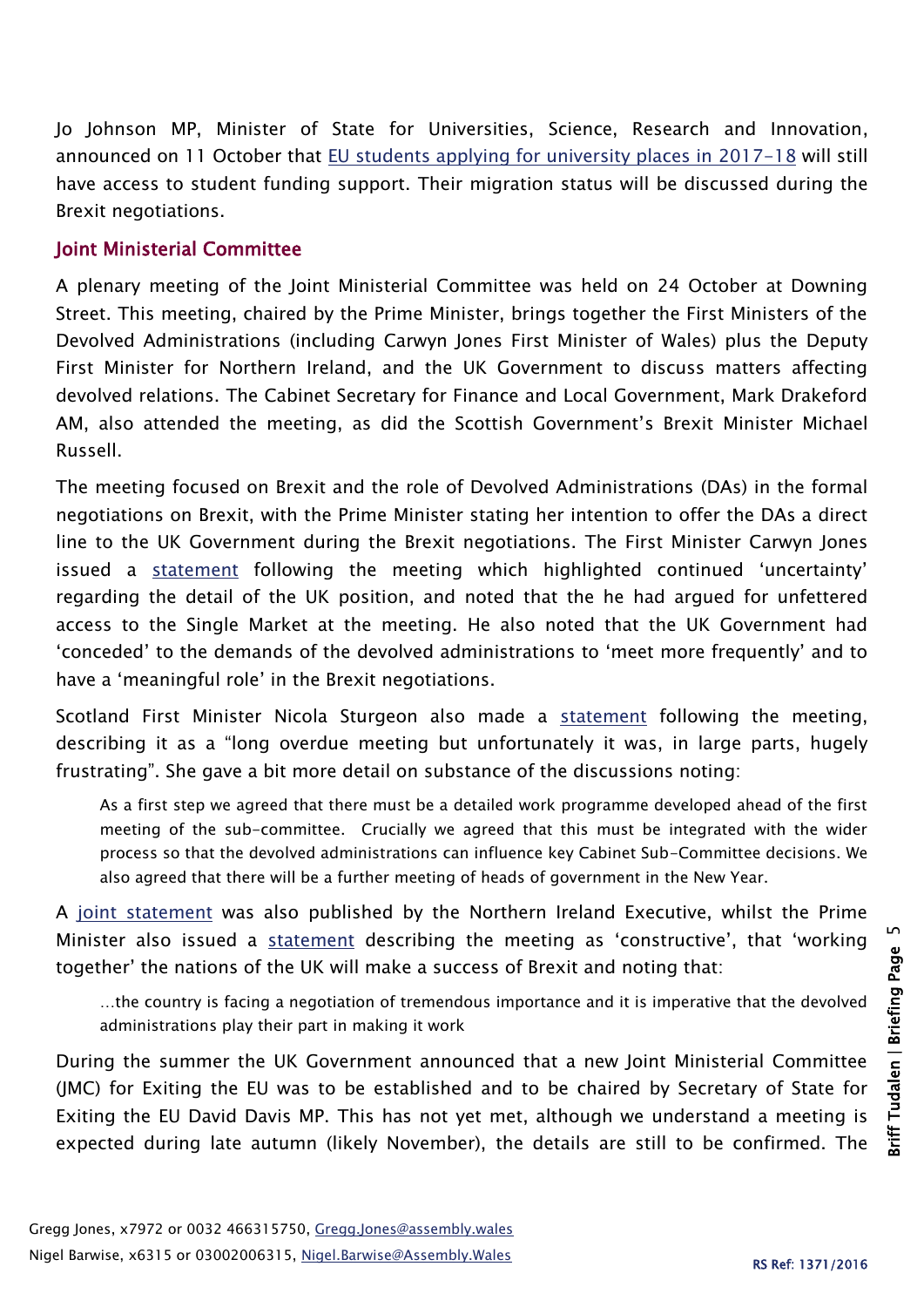Cabinet Secretary for Finance and Local Government, Mark Drakeford AM, will represent the Welsh Government at the JMC for Exiting the EU.

### Institute of Government report

The role of JMCs and other inter-governmental structures features in a report published ahead of the JMC Plenary by the Institute for Governance [Four-nation Brexit: How the UK and](http://www.instituteforgovernment.org.uk/sites/default/files/publications/IfG_four%20nation_Brexit_briefing_v6.pdf)  [devolved governments should work](http://www.instituteforgovernment.org.uk/sites/default/files/publications/IfG_four%20nation_Brexit_briefing_v6.pdf) together on leaving the EU. This report calls for a new Committee of Brexit Ministers to be established as part of a clear plan for Brexit:

A clear plan should be announced about how ministers from the four governments will work together over the coming months. This should include the creation of a new committee that brings together lead ministers for Brexit from each of the four governments to discuss and agree upon the UK strategy for exiting the EU. The most serious political disagreements will need to be resolved between the four heads of government, but the detailed discussions between the four governments need to be delegated, in particular in the case of the UK Government, given the other pressures on the time of the Prime Minister.

One of the authors (Dr Akash Paun, London School of Economics) will be an expert in EAAL Committee's thematic seminar on intra-UK relations on 7 November.

#### House of Commons

A new [Committee on Exiting the EU](http://www.parliament.uk/business/committees/committees-a-z/commons-select/exiting-the-european-union-committee/) has been established with 21 members representing the parties within the Commons. The new Chair will be Hilary Benn MP who was elected by the Commons on 19 October.

On 19 October the House debated an SNP motion on [Rights of EU Nationals.](https://hansard.parliament.uk/commons/2016-10-19/debates/F1337420-EBD9-413C-949B-A4AEA0832B2C/RightsOfEUNationals)

On 20 October the Secretary of State for Exiting the European Union, [David Davis, answered](https://hansard.parliament.uk/commons/2016-10-20)  [questions on Exiting the European Union,](https://hansard.parliament.uk/commons/2016-10-20) including a question about the [Welsh Economy.](https://hansard.parliament.uk/commons/2016-10-20/debates/00BD4DE1-4B97-4FD5-9274-DC5BED25E557/WelshEconomy)

On 10 October the Commons debated [next Steps in leaving the European Union,](https://hansard.parliament.uk/commons/2016-10-10/debates/6CE5F6BB-3AA4-4332-BF7A-577DB35BDB77/NextStepsInLeavingTheEuropeanUnion) starting with a statement by David Davis MP. This was followed by a (declined) application for emergency debate on [UK Exit from the European Union: Terms of Negotiations.](https://hansard.parliament.uk/commons/2016-10-10/debates/A700D7D2-FCEB-41DA-AC8B-C5290C1F5E41/UKExitFromTheEuropeanUnionTermsOfNegotiations) In the Lords the Secretary of State's statement was repeated and a debate, Next Steps in Leaving the [European Union,](https://hansard.parliament.uk/Lords/2016-10-10/debates/1DFDD612-870B-428E-9186-A64DB51C17F5/NextStepsInLeavingTheEuropeanUnion) ensued.

On 12 October Brexit came up in [Prime Minister's Questions](https://hansard.parliament.uk/commons/2016-10-12/debates/F5458E75-8057-4096-8E33-775608132B19/EconomyPublicServicesWestMidlands). Later that day, MPs debated [Parliamentary scrutiny of leaving the EU.](https://hansard.parliament.uk/commons/2016-10-12/debates/F327EC64-3777-4D40-A98D-BEC2E11763A2/ParliamentaryScrutinyOfLeavingTheEU)

There is an extensive number of inquiries and work on Brexit in the various Commons Select Committees. This includes:

- Education Committee: issued a call for evidence for its inquiry  $-$  the impact of exiting [the European Union on higher education.](http://www.parliament.uk/business/committees/committees-a-z/commons-select/education-committee/inquiries/parliament-2015/brexit-impact-higher-education-16-17/)
- Environmental Audit Committee: inquiry [the future of the natural environment after](http://www.parliament.uk/business/committees/committees-a-z/commons-select/environmental-audit-committee/inquiries/parliament-2015/future-of-the-natural-environment-after-the-eu-referendum-16-17/)  [the EU Referendum.](http://www.parliament.uk/business/committees/committees-a-z/commons-select/environmental-audit-committee/inquiries/parliament-2015/future-of-the-natural-environment-after-the-eu-referendum-16-17/)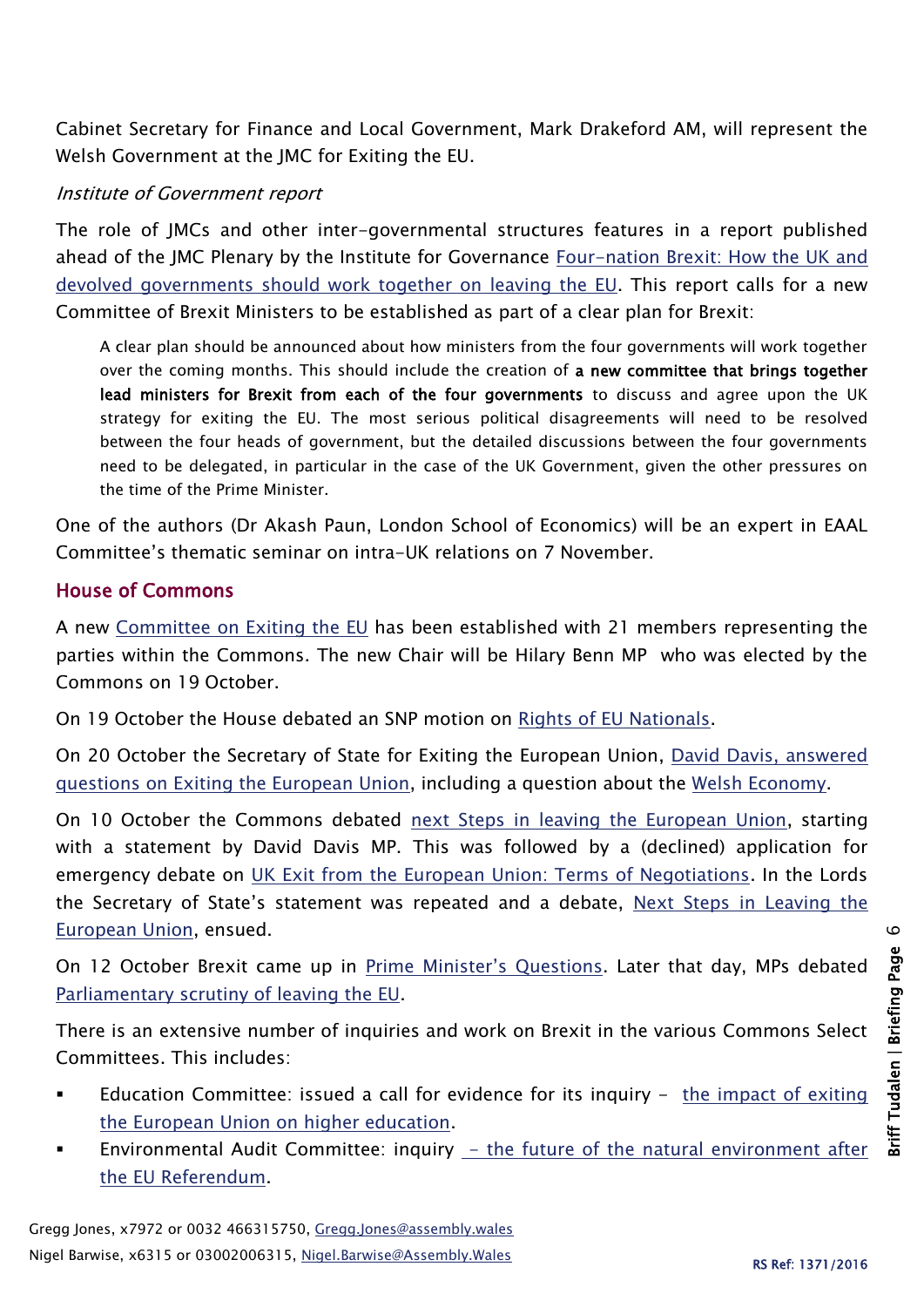Justice Committee: inquiry into the [implications of Brexit for the Crown Dependencies.](http://www.parliament.uk/business/committees/committees-a-z/commons-select/justice-committee/inquiries/parliament-2015/implications-of-brexit-for-the-crown-dependencies-16-17/)

On 26 October the European Scrutiny Committee heard from [Minister of State David Jones](http://www.parliament.uk/business/committees/committees-a-z/commons-select/european-scrutiny-committee/news-parliament-20151/eu-brexit-relations-evidence-16-17/)  [MP,](http://www.parliament.uk/business/committees/committees-a-z/commons-select/european-scrutiny-committee/news-parliament-20151/eu-brexit-relations-evidence-16-17/) about how the department will work in terms of formulating and coordinating policies that will steer the government's relations with the EU.

### House of Lords

The House of Lords European Union Committee and its six Sub-Committees is undertaking a "[co-ordinated series of inquiries](http://www.parliament.uk/business/committees/committees-a-z/lords-select/eu-select-committee-/news-parliament-2015/co-ordinated-inquries-launch/) into the key issues that will arise in the forthcoming negotiations on Brexit".

The European Union Committee published a [report on parliamentary scrutiny of Brexit](file:///C:/Users/jonesg6/AppData/Local/Microsoft/Windows/Temporary%20Internet%20Files/Content.Outlook/STA5GEAG/4th%20Report%20of%20Session%202016-17) on 20 October.

The EU Committee met on [11 October for Brexit: UK-Irish Relations,](http://data.parliament.uk/writtenevidence/committeeevidence.svc/evidencedocument/european-union-committee/brexit-ukirish-relations/oral/41203.html) with Rt Hon James Brokenshire MP, Secretary of State for Northern Ireland and Mr Robin Walker MP, Parliamentary Under Secretary of State, Department for Exiting the European Union. On 25 October the Committee took evidence from Former Taoiseachs of Ireland Mr Bertie Ahern and Mr John Bruton for the inquiry [Brexit: UK-Irish Relations.](http://www.parliament.uk/business/committees/committees-a-z/lords-select/eu-select-committee-/)

On 13 October the EU External Affairs Sub-Committee and EU Internal Market Sub-Committee had their last evidence sessions on [Brexit: future trade between the UK and the](http://data.parliament.uk/writtenevidence/committeeevidence.svc/evidencedocument/eu-external-affairs-subcommittee/brexit-future-trade-between-the-uk-and-the-eu/oral/41317.html)  [EU.](http://data.parliament.uk/writtenevidence/committeeevidence.svc/evidencedocument/eu-external-affairs-subcommittee/brexit-future-trade-between-the-uk-and-the-eu/oral/41317.html) The EU External Affairs Sub-Committee took evidence on 27 October for the [Brexit:](http://www.parliament.uk/business/committees/committees-a-z/lords-select/eu-external-affairs-subcommittee/inquiries/parliament-2015/brexit-future-trade-between-the-uk-and-the-eu-in-goods/)  [future trade between the UK and EU in goods](http://www.parliament.uk/business/committees/committees-a-z/lords-select/eu-external-affairs-subcommittee/inquiries/parliament-2015/brexit-future-trade-between-the-uk-and-the-eu-in-goods/) inquiry. The EU Internal Market Sub-Committee will have a short inquiry [Brexit: future trade between the UK and EU in services.](http://www.parliament.uk/business/committees/committees-a-z/lords-select/eu-internal-market-subcommittee/inquiries/parliament-2015/brexit-future-trade-in-services-inquiry/)

EU External Affairs Sub-Committee 20/10/2016 Brexit: future trade between the UK and the EU in goods

EU Financial Affairs Sub-Committee 12/10/2016 & 19/10/2016 Brexit: financial services.

EU Home Affairs Sub-Committee met on 12 and 19 October for Brexit: future UK-EU security [and policing co-operation.](http://www.parliament.uk/business/committees/committees-a-z/lords-select/eu-home-affairs-subcommittee/news-parliament-2015/police-cooperation-inquiry-evidence-session/) On 19 October: with Mr Brandon Lewis MP, Minister of State for Policing and the Fire Service, Home Office, and Rt Hon David Jones MP, Minister of State, Department for Exiting the European Union.

The EU Justice Sub-Committee met on 13 October for an [evidence session on Brexit:](http://data.parliament.uk/writtenevidence/committeeevidence.svc/evidencedocument/eu-justice-subcommittee/brexit-acquired-rights/oral/38196.html)  [acquired rights.](http://data.parliament.uk/writtenevidence/committeeevidence.svc/evidencedocument/eu-justice-subcommittee/brexit-acquired-rights/oral/38196.html) On 18 October the [Romanian and Polish ambassadors](http://data.parliament.uk/writtenevidence/committeeevidence.svc/evidencedocument/eu-justice-subcommittee/brexit-acquired-rights/oral/41554.html) gave evidence.

26 October: The EU Energy and Environment Sub-Committee took evidence for its [Brexit:](http://www.parliament.uk/business/committees/committees-a-z/lords-select/eu-energy-environment-subcommittee/inquiries/parliament-2015/brexit-environment-and-climate-change/)  [environment and climate change inquiry.](http://www.parliament.uk/business/committees/committees-a-z/lords-select/eu-energy-environment-subcommittee/inquiries/parliament-2015/brexit-environment-and-climate-change/)

25 October: The Science and Technology Committee heard evidence on the *implications of* [Brexit on UK science](http://www.parliament.uk/business/committees/committees-a-z/lords-select/science-and-technology-committee/news-parliament-2015/eu-uk-science-johnson/) from the Minister of State for Universities, Science, Research and Innovation, Jo Johnson MP.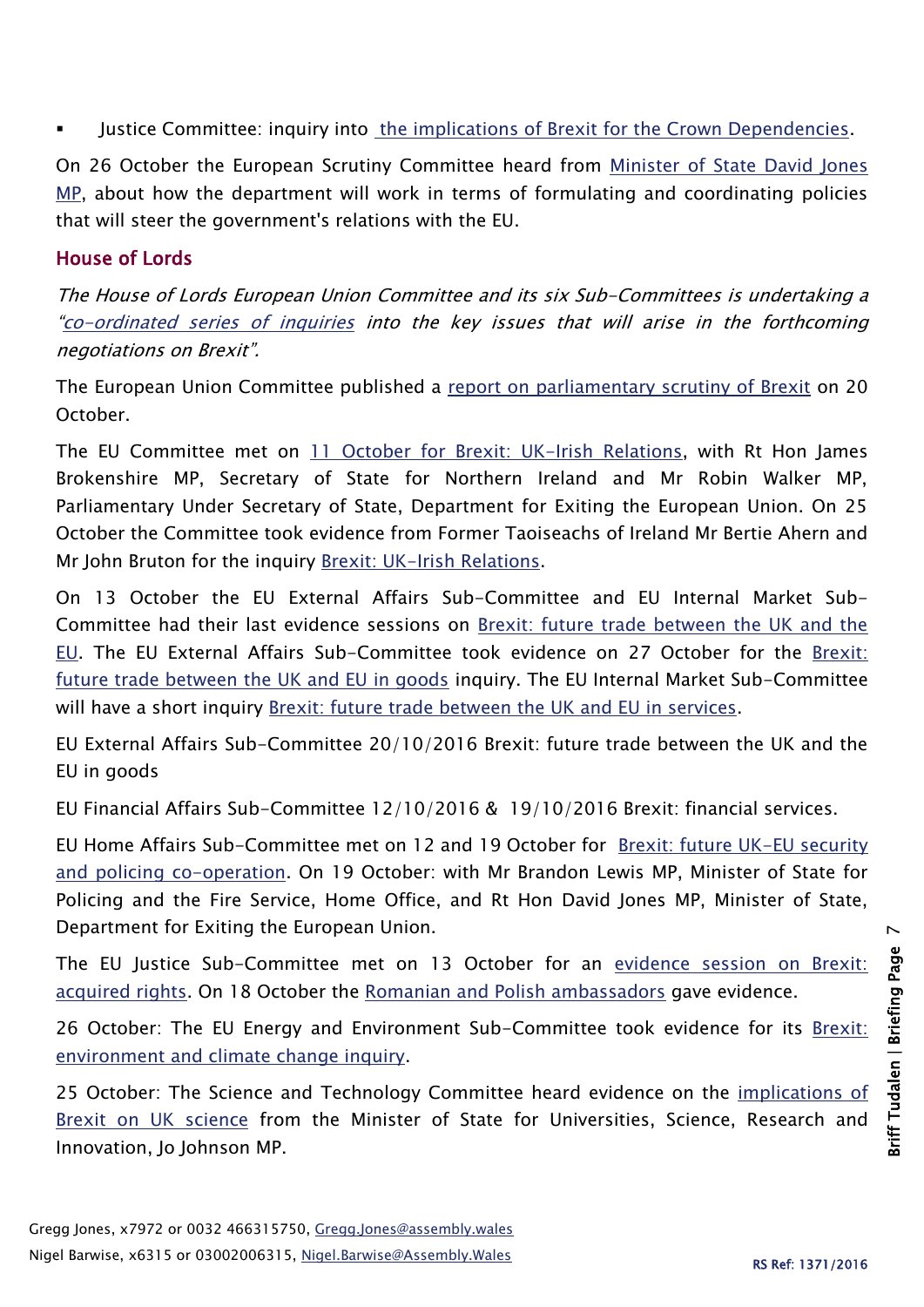On 18 October in the House there was a question on [Brexit: Economic Impact,](https://hansard.parliament.uk/Lords/2016-10-18/debates/073CCEF2-FB9F-4F35-89AF-93887089F659/BrexitEconomicImpact) and one on [Brexit: Peace and Stability.](https://hansard.parliament.uk/Lords/2016-10-18/debates/D0FA4D6D-A505-40BF-9880-C52D88E32FAD/BrexitPeaceAndStability)

On 20 October the House debated the motions [Brexit: Foreign and Security Policy Co](https://hansard.parliament.uk/Lords/2016-10-20/debates/CC098C1C-85C8-4457-ACF7-BF28707871D9/BrexitForeignAndSecurityPolicyCo-Operation)[operation,](https://hansard.parliament.uk/Lords/2016-10-20/debates/CC098C1C-85C8-4457-ACF7-BF28707871D9/BrexitForeignAndSecurityPolicyCo-Operation) and [Brexit: Environmental and Climate Change Policy.](https://hansard.parliament.uk/Lords/2016-10-20/debates/6E3813B7-9EEB-4EA0-86D3-3020CCEE52EB/BrexitEnvironmentalAndClimateChangePolicy)

### Other News

The Confederation of British Industry, EEF (was Engineering Employers' Federation), International Chamber of Commerce UK and techUK have signed an [open letter](http://www.cbi.org.uk/news/cbi-signs-open-letter-to-government-on-brexit-negotiations/) on the need for the Government to work with business as it negotiates the UK's exit from the EU. They want: barrier free access to the EU's Single Market; the Government to immediately rule out the 'WTO option' under any circumstances; and post-withdrawal a transitional period to the new regulatory and legal position.

The British Retail Consortium published [UK Brexit strategy must focus on a fair deal for](http://www.brc.org.uk/news/2016/brc-says-uk-brexit-strategy-must-focus-on-a-fair-deal-for-consumers)  [consumers](http://www.brc.org.uk/news/2016/brc-says-uk-brexit-strategy-must-focus-on-a-fair-deal-for-consumers). They describe the 'severe impact' of trading under WTO rules, but say the UK could adopt its own Generalised Scheme of Preferences for developing countries as soon as it leaves the EU. They want certainty for EU workers already here. They only want new domestic legislation and regulations on the retail industry that will promote growth.

# 5. Scotland

# Scottish Parliament

## European and External Relations Committee

On 6 October the committee published [long-term economic implications of Brexit,](http://www.parliament.scot/General%20Documents/Fraser_of_Allander_-_Brexit.pdf) which concludes "after around 10 years from the shock, we find Scottish GDP to be between 2% and 5% lower than would have been the case had the UK (and Scotland) remained in the EU".

## Scottish Government

On 20 October the First Minister launched a consultation on the [draft Independence](http://news.scotland.gov.uk/News/Protecting-Scotland-s-interests-2d69.aspx)  [Referendum Bill.](http://news.scotland.gov.uk/News/Protecting-Scotland-s-interests-2d69.aspx)

Deputy First Minister John Swinney confirmed on 14 October that support from the Scottish Government for [tuition-free studies will continue for those EU students](http://news.scotland.gov.uk/News/Swinney-demands-student-immigration-guarantee-2d27.aspx) commencing courses in the 2017-18 academic year. He called for the UK Government to give assurances about their immigration status.

Scottish Ministers were in Brussels on 19 October for talks about [Scotland's place in Europe](http://news.scotland.gov.uk/News/Scottish-Ministers-in-Brussels-2d47.aspx).

# 6. Northern Ireland

On 10 October the Assembly debated [Growing Northern Ireland's Exports,](http://aims.niassembly.gov.uk/officialreport/report.aspx?&eveDate=2016/10/10&docID=275447) which included discussion on ways that the UK trades with the rest of the EU and world now and post-Brexit.